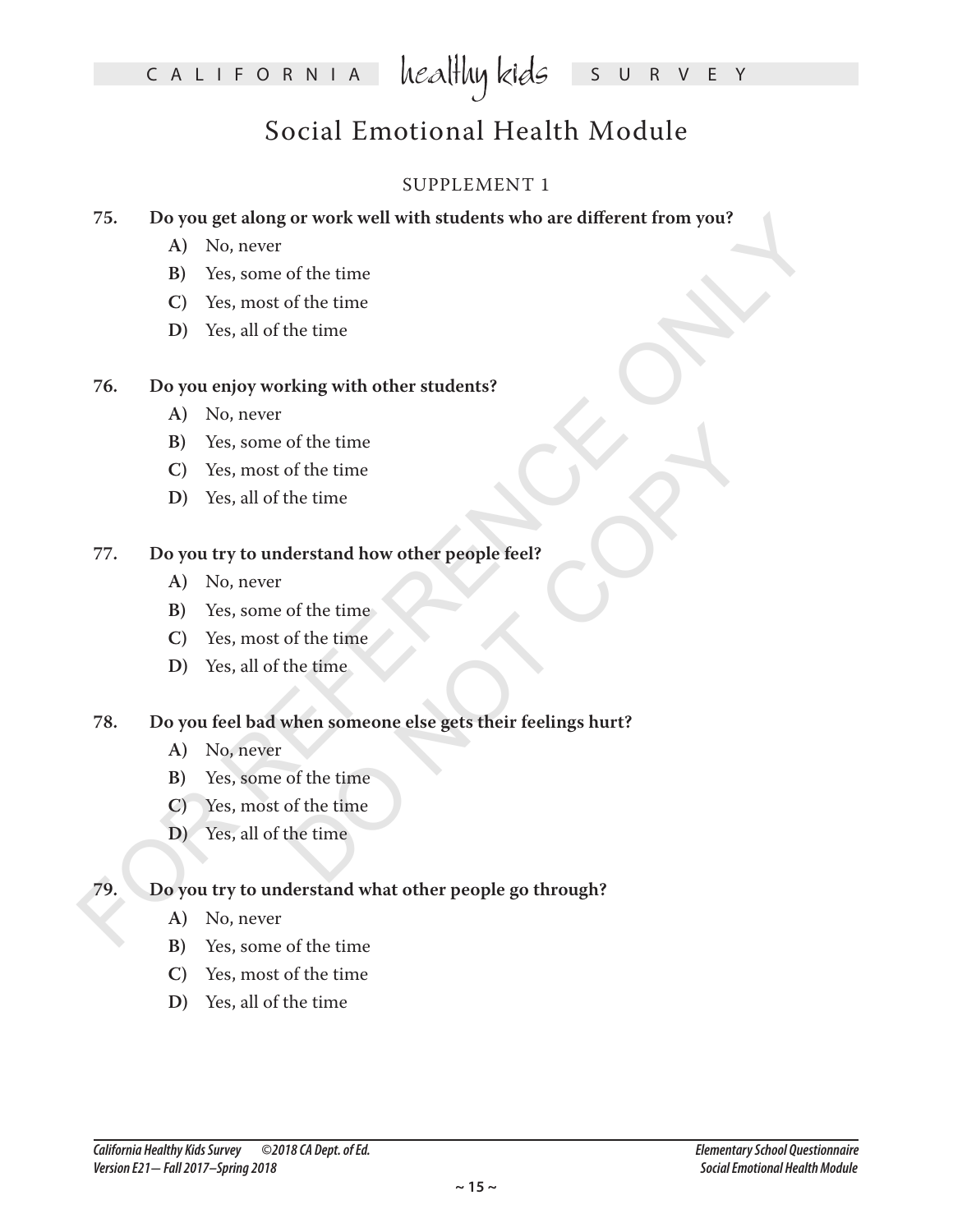## Social Emotional Health Module

### SUPPLEMENT 1

### **80. Do you feel thankful to go to your school?**

- **A)** No, never
- **B)** Yes, some of the time
- **C)** Yes, most of the time
- **D)** Yes, all of the time

### **81. Do you listen to other students' ideas?**

- **A)** No, never
- **B)** Yes, some of the time
- **C)** Yes, most of the time
- **D)** Yes, all of the time

# For protiet thankful to go to your school?<br>
A) No, never<br>
B) Yes, some of the time<br>
C) Yes, most of the time<br>
D) Yes, all of the time<br>
B) Yes, some of the time<br>
C) Yes, most of the time<br>
C) Yes, most of the time<br>
D) Yes, of the time<br>the time<br>the time<br>of the time<br>of the time<br>things if you try?<br>of the time<br>of the time<br>things if you try?<br>of the time<br>the time<br>of the time<br>of the time<br>of the time<br>of the time **82. Do you keep trying to solve math problems, even when they are really hard?**

- **A)** No, never
- **B)** Yes, some of the time
- **C)** Yes, most of the time
- **D)** Yes, all of the time

### **83. Can you do most things if you try?**

- **A)** No, never
- **B)** Yes, some of the time
- **C)** Yes, most of the time
- **D)** Yes, all of the time

### **84. Do you try to work out your problems?**

- **A)** No, never
- **B)** Yes, some of the time
- **C)** Yes, most of the time
- **D)** Yes, all of the time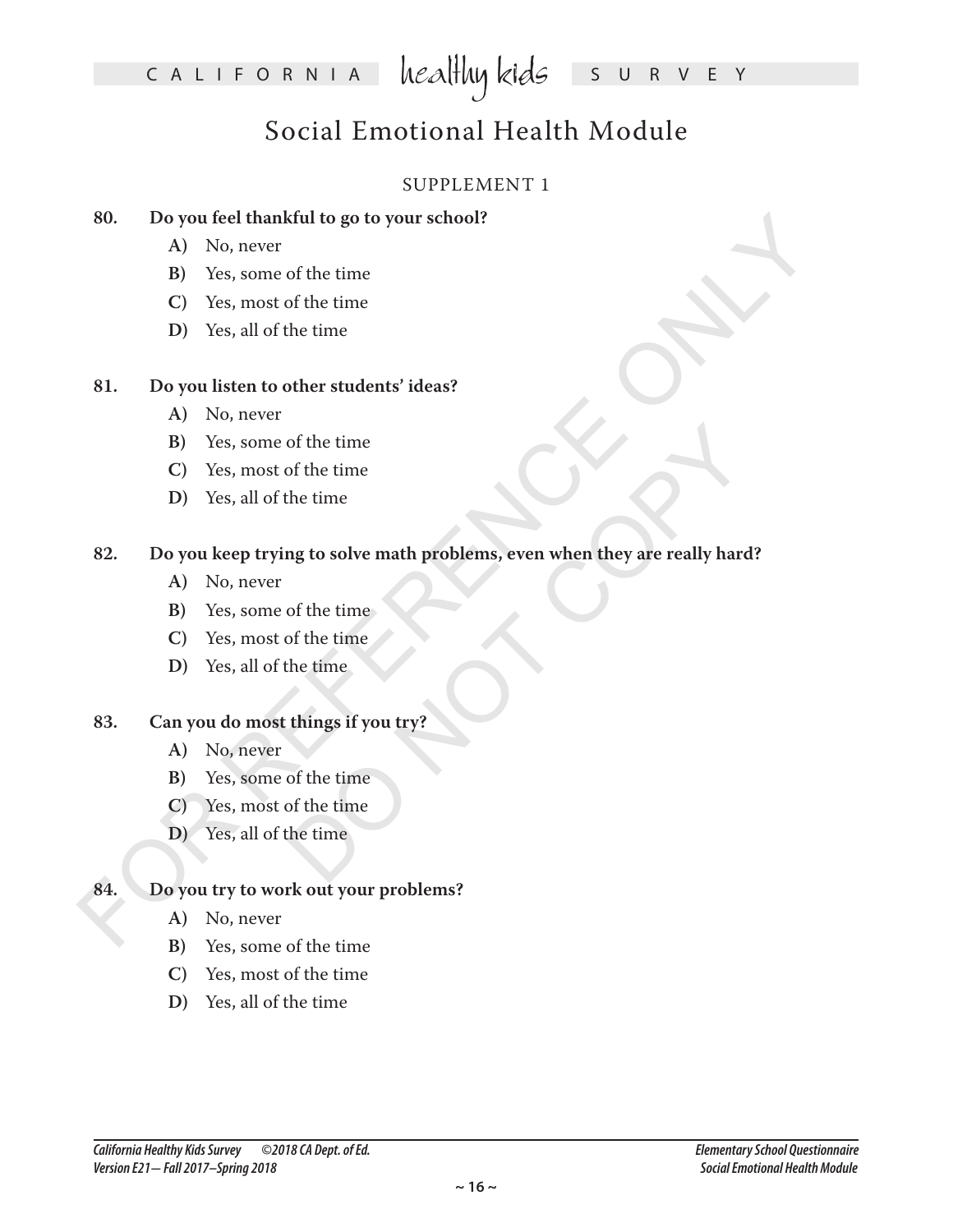## Social Emotional Health Module

### SUPPLEMENT 1

### **85. Are there many things you do well?**

- **A)** No, never
- **B)** Yes, some of the time
- **C)** Yes, most of the time
- **D)** Yes, all of the time

### **86. Do you know where to go for help with a problem?**

- **A)** No, never
- **B)** Yes, some of the time
- **C)** Yes, most of the time
- **D)** Yes, all of the time

# 85. Are there many things you do well?<br>
A) No, never<br>
B) Yes, some of the time<br>
C) Yes, most of the time<br>
D) Yes, all of the time<br>
B) Yes, some of the time<br>
C) Yes, most of the time<br>
C) Yes, most of the time<br>
D) Yes, all o of the time<br>the time<br>the time<br>the time<br>of the time<br>of the time<br>time<br>the time<br>of the time<br>of the time<br>of the time<br>of the time<br>of the time<br>of the time<br>of the time<br>of the time<br>of the time<br>of the time<br>of the time<br>of the time<br>o **87. Do you try to work out your problems by talking or writing about them?**

- **A)** No, never
- **B)** Yes, some of the time
- **C)** Yes, most of the time
- **D)** Yes, all of the time

### **88. When you need help, do you find someone to talk with about it?**

- **A)** No, never
- **B)** Yes, some of the time
- **C)** Yes, most of the time
- **D)** Yes, all of the time

### **89. Are you thankful when you get to learn new things at school?**

- **A)** No, never
- **B)** Yes, some of the time
- **C)** Yes, most of the time
- **D)** Yes, all of the time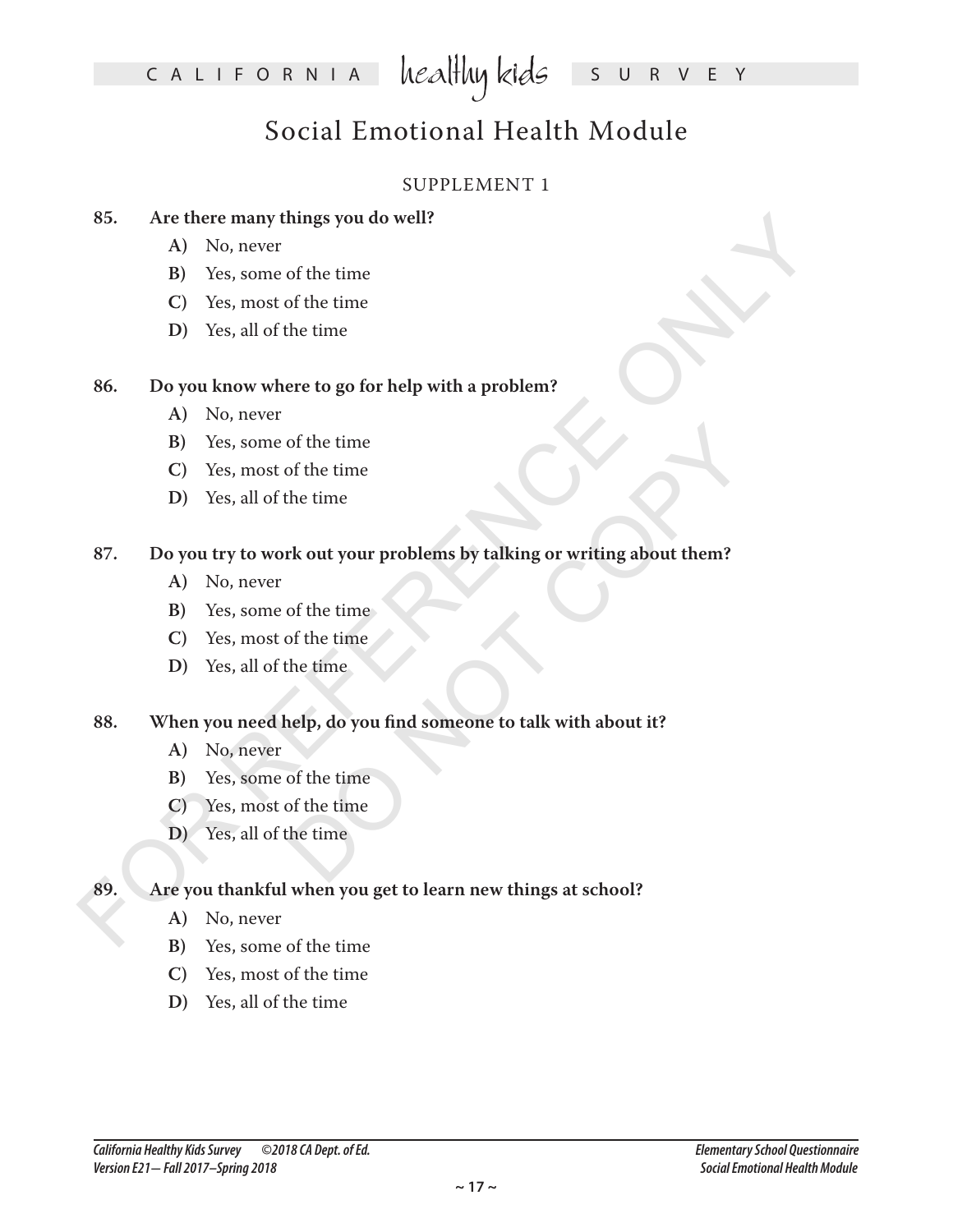## Social Emotional Health Module

### SUPPLEMENT 1

### **90. Do you try to help other students who feel lonely at school?**

- **A)** No, never
- **B)** Yes, some of the time
- **C)** Yes, most of the time
- **D)** Yes, all of the time

### **91. Do you get really excited when you learn something new at school?**

- **A)** No, never
- **B)** Yes, some of the time
- **C)** Yes, most of the time
- **D)** Yes, all of the time

# 90. Do pour try to help other students who feel lonely at school?<br>
A) No, never<br>
B) Yes, some of the time<br>
C) Yes, most of the time<br>
D) Yes, all of the time<br>
B) Yes, some of the time<br>
C) Yes, most of the time<br>
C) Yes, mos of the time<br>the time<br>the time<br>problem at school, do you think it will get better in the future<br>of the time<br>to have nice teachers at your school?<br>of the time<br>of the time<br>the time<br>the time **92. When you have a problem at school, do you think it will get better in the future?**

- **A)** No, never
- **B)** Yes, some of the time
- **C)** Yes, most of the time
- **D)** Yes, all of the time

### **93. Are you thankful to have nice teachers at your school?**

- **A)** No, never
- **B)** Yes, some of the time
- **C)** Yes, most of the time
- **D)** Yes, all of the time

### **94. Do you expect that you will feel happy during classtime?**

- **A)** No, never
- **B)** Yes, some of the time
- **C)** Yes, most of the time
- **D)** Yes, all of the time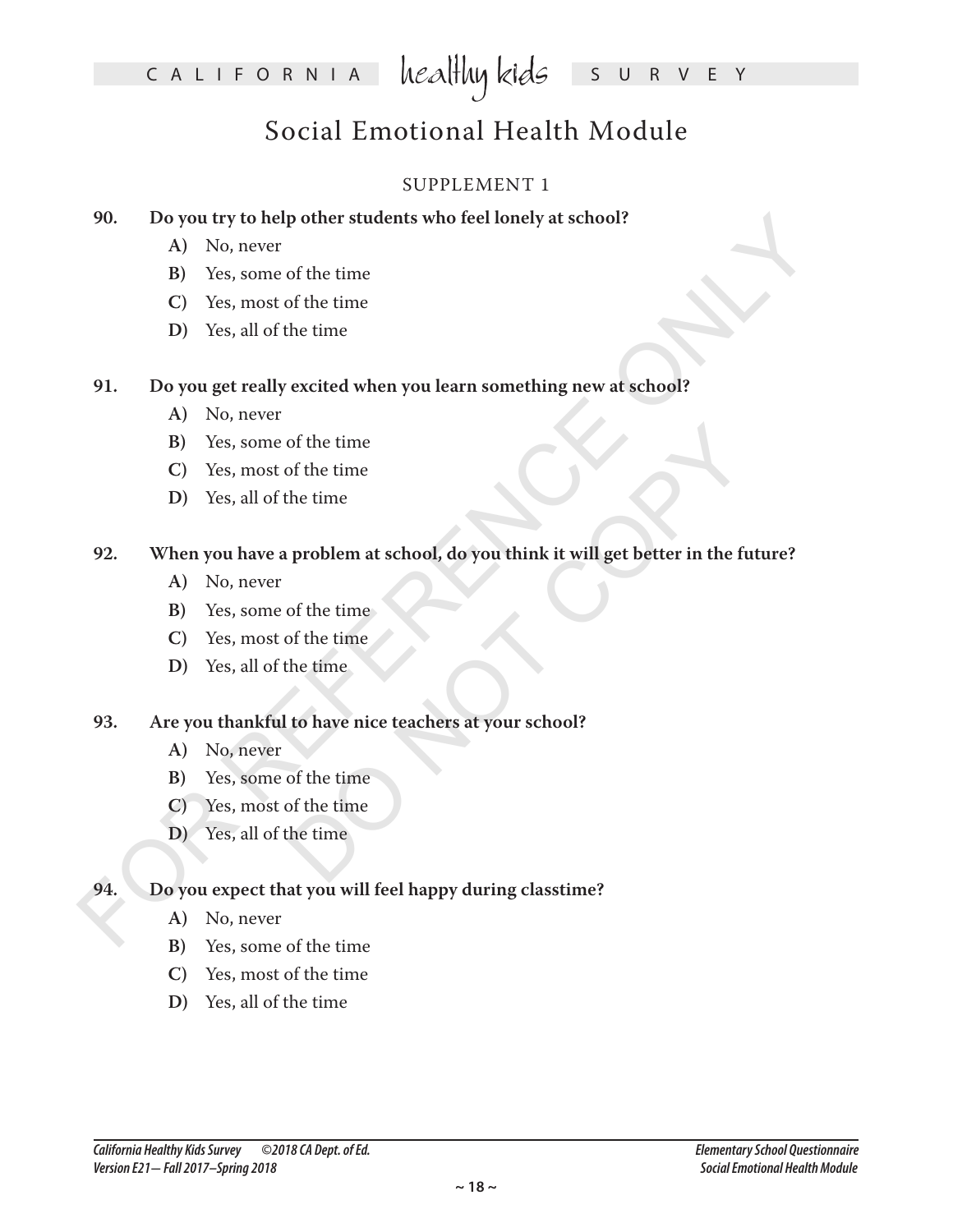## Social Emotional Health Module

### SUPPLEMENT 1

### **95. Do you wake up in the morning excited to go to school?**

- **A)** No, never
- **B)** Yes, some of the time
- **C)** Yes, most of the time
- **D)** Yes, all of the time

### **96. Do you feel thankful that you have friends at your school?**

- **A)** No, never
- **B)** Yes, some of the time
- **C)** Yes, most of the time
- **D)** Yes, all of the time

### **97. Do you feel positive that good things will happen to you at school?**

- **A)** No, never
- **B)** Yes, some of the time
- **C)** Yes, most of the time
- **D)** Yes, all of the time

# 95. Do you weake up in the morning excited to go to school?<br>
A) No, never<br>
B) Yes, some of the time<br>
C) Yes, most of the time<br>
D) Yes, all of the time<br>
B) Yes, some of the time<br>
C) Yes, most of the time<br>
C) Yes, most of t of the time<br>of the time<br>the time<br>the time<br>of the time<br>of the time<br>the time<br>of the time<br>of the time<br>of the time<br>of the time<br>of the time<br>of the time<br>of the time<br>of the time<br>of the time<br>of the time<br>of the time<br>of the time<br>of **98. Are you full of energy and excitement when doing physical activities at school?**

- **A)** No, never
- **B)** Yes, some of the time
- **C)** Yes, most of the time
- **D)** Yes, all of the time

### **99. Do you get excited about your schoolwork?**

- **A)** No, never
- **B)** Yes, some of the time
- **C)** Yes, most of the time
- **D)** Yes, all of the time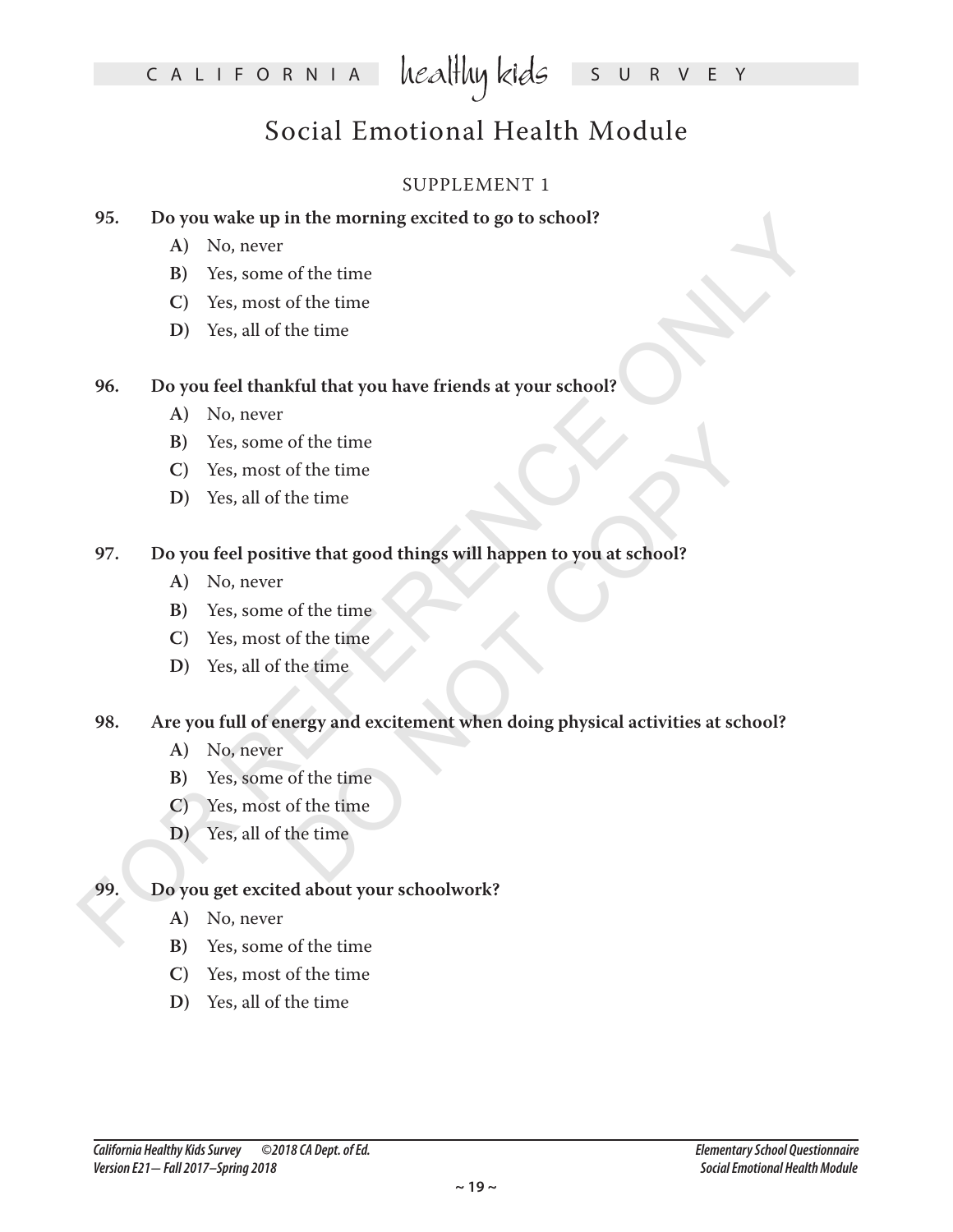## Social Emotional Health Module

### SUPPLEMENT 1

### **100. Do you feel positive that you will have fun with your friends at school?**

- **A)** No, never
- **B)** Yes, some of the time
- **C)** Yes, most of the time
- **D)** Yes, all of the time

### **101. Do you say "thank you" when someone helps you at school?**

- **A)** No, never
- **B)** Yes, some of the time
- **C)** Yes, most of the time
- **D)** Yes, all of the time

# 100. Do you feel positive that you will have fun with your friends at school?<br>
A) No, never<br>
B) Yes, some of the time<br>
C) Yes, most of the time<br>
D) Yes, all of the time<br>
B) Yes, some of the time<br>
C) Yes, most of the time<br> of the time<br>the time<br>the time<br>ergy and excitement during recess or free time at school?<br>of the time<br>the time<br>d when you are doing your classwork?<br>of the time<br>of the time<br>time<br>the time **102. Are you full of energy and excitement during recess or free time at school?**

- **A)** No, never
- **B)** Yes, some of the time
- **C)** Yes, most of the time
- **D)** Yes, all of the time

### **103. Do you get excited when you are doing your classwork?**

- **A)** No, never
- **B)** Yes, some of the time
- **C)** Yes, most of the time
- **D)** Yes, all of the time

### **Please tell us how true each statement is for you.**

### **104. I have a friend my age who really cares about me.**

- **A)** Not at all true
- **B)** A little true
- **C)** Pretty much true
- **D)** Very much true